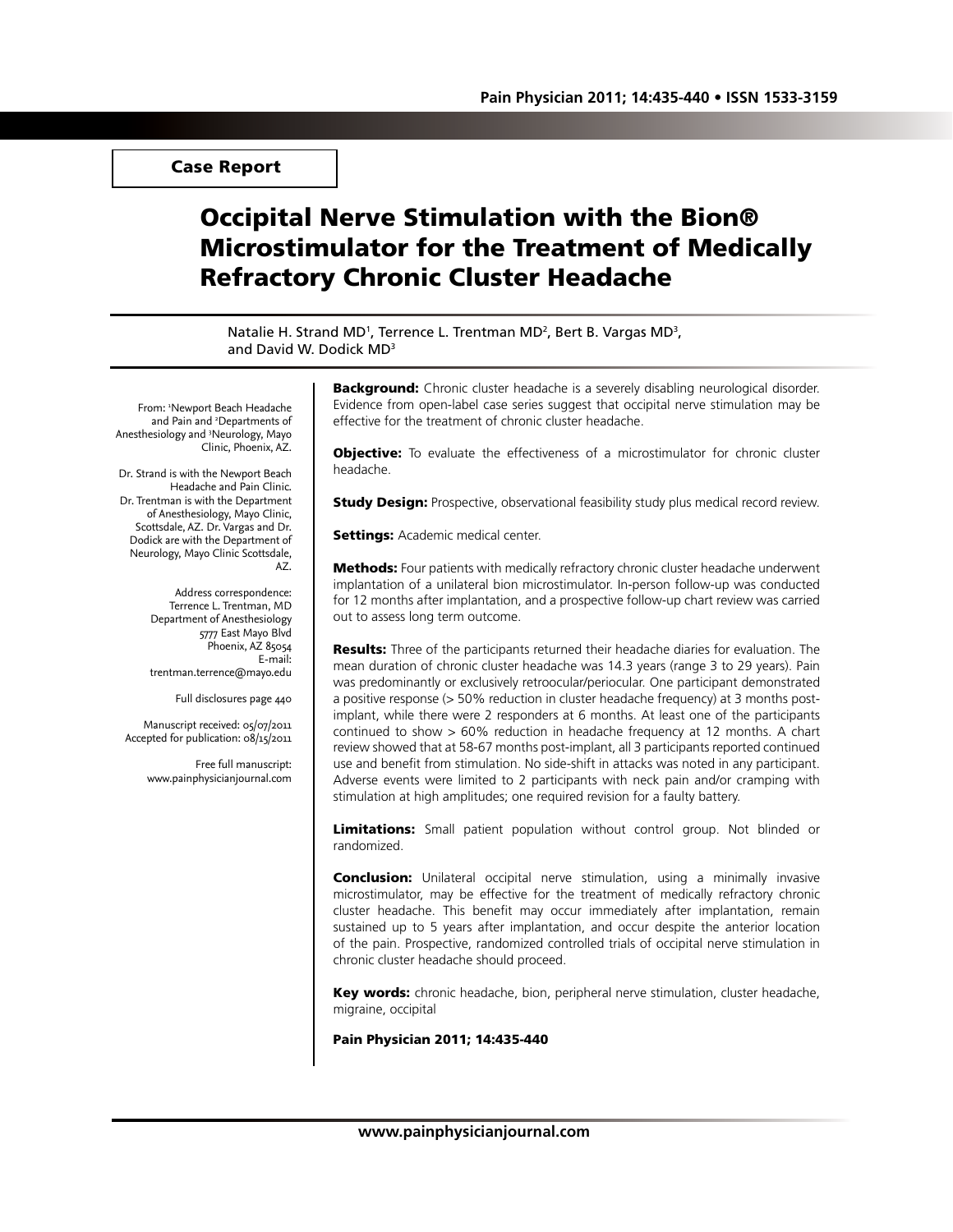hronic cluster headache (CCH) is a disabling neurological disorder which is often refractory to medical therapy. Novel, effective and well tolerated therapies are desperately needed for this patient population. Neurostimulation techniques, including deep (hypothalamic) brain (1,2) and occipital nerve stimulation (ONS), (3-5) have been reported to be effective for CCH, though ONS is arguably a preferred treatment modality because the surgery required for implantation is less invasive and has a lower risk of serious neurological morbidity. Occipital nerve stimulation systems include subcutaneous leads (wires) that are inserted transversely at approximately the C1 level and tunneled extensions from the leads to an impulse generator (IPG) in the chest wall, low back, or abdomen. Lead migration is the most common complication of ONS, likely due to the leads and extensions traversing the highly mobile neck and thorax to a remote IPG. Lead migration, which occurs in up to 60% of patients, often requires repeat surgery thereby increasing the risk of surgical and medical complications.

The bion microstimulator (Boston Scientific Neuromodulation Corporation, Valencia, CA) is a cylindrical, rechargeable, telemetrically programmable, self-contained, lithium ion battery-powered device. It includes an integrated electrode and battery that are encased in a device that measures 27.5 mm x 3.2 mm (Fig. 1). Recently, the bion microstimulator was reported to be effective in the treatment of hemicrania continua (6). In this study, at a median follow-up of 13.5 months, 4

of 6 participants reported a substantial (80–95%) improvement in pain intensity. The onset of the benefit of ONS was delayed by days to weeks, and headaches did not recur for a similar period when the device was switched off. The device (which does not require the use of wires or leads) has a lower risk of migration, and was well tolerated and easily inserted without significant morbidity.

Herein, we report the results of ONS with a bion microstimulator in 3 participants with medically refractory CCH. The change in cluster headache frequency was assessed at 3 months, 6 and12 months post-implantation. Long-term benefit was assessed through chart review between 58-67 months post-implantation.

#### **METHODS**

The study was approved by the United States Food and Drug Administration (IDE G030225) and our institutional review board. Written informed consent was obtained from each participant. Inclusion criteria included age 18 years of age or older, 12 or more months of medication, refractory chronic cluster headache, willingness to maintain a headache diary, and current pain medication regimen during the study. Exclusion criteria included planned or current pregnancy, participation in a device or drug trial within the previous 30 days, and previous occipital region surgery.

We have previously described the implant technique and stimulation parameters in 9 participants with refractory headache disorders including CCH who participated in a feasibility study of the bion microstim-



Fig. 1. *The bion microstimulator. Reprinted from Pain Physician 2009, Trentman et al. with permission from the American Society of Interventional Pain Physicians.*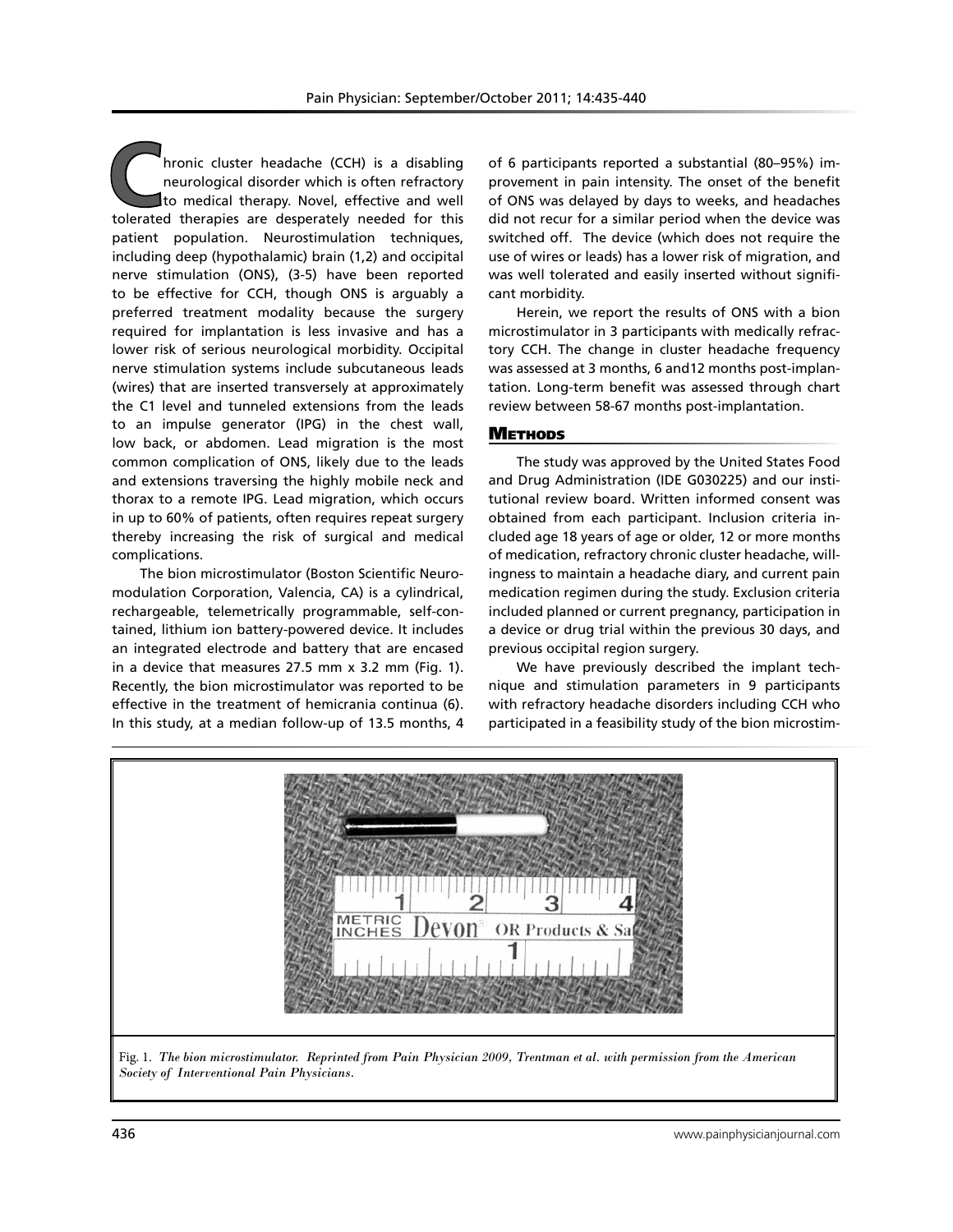ulator (7). In addition, we have described autonomic features in the absence of pain in 2 of the bion microstimulator participants, including one with CCH (8). As described in our previous manuscript, the 9 participants met the inclusion and exclusion criteria and all agreed to participate. All participants in the bion microstimulator feasibility study were evaluated by a headache specialist who classified their headaches using the criteria of the International Classification of Headache Disorders (ICHD-II).

The current study provides more in-depth information regarding 3 CCH patients who participated in the bion microstimulator feasibility study. Chronic cluster headache patients with comorbid primary headache disorders such as chronic migraine, or who later met the criteria for hemicrania continua, were excluded from the present study. Data was gathered using a written headache diary and included cluster attack frequency at one-month, 3-month, 6-month, and 12-month intervals. A positive response to occipital nerve stimulation was defined as a greater than 50% reduction in cluster headache frequency. Long-term benefit was assessed via a chart review of the participants' most recent description of bion microstimulator use and outcome.

As previously described, the bion microstimulator implant was performed with the participants in the prone position under monitored anesthesia care (7). The device was positioned subcutaneously and transversely in the occipital region, with the cathode immediately adjacent to the greater occipital nerve (GON) (Fig. 2). Intraoperative stimulation testing was performed to verify stimulation of the GON as evidenced by paresthesia towards the vertex of the head, at least to the level of the top of the ear. All participants underwent unilateral implantation adjacent to the GON, ipsilateral to the location of headache.

# **RESULTS**

Four participants with CCH underwent implantation of the bion microstimulator. There were 2 men and 2 women with an age range of 44 to 66 years. The mean duration of CCH prior to entry into the study was 14.3 years (range 3 to 29 years). The location of maximal pain in all participants was retro-orbital and/ or periorbital. Three of the participants returned their headache diaries for evaluation, while one did not use the stimulator or submit a diary secondary to unrelated health complications during follow-up.

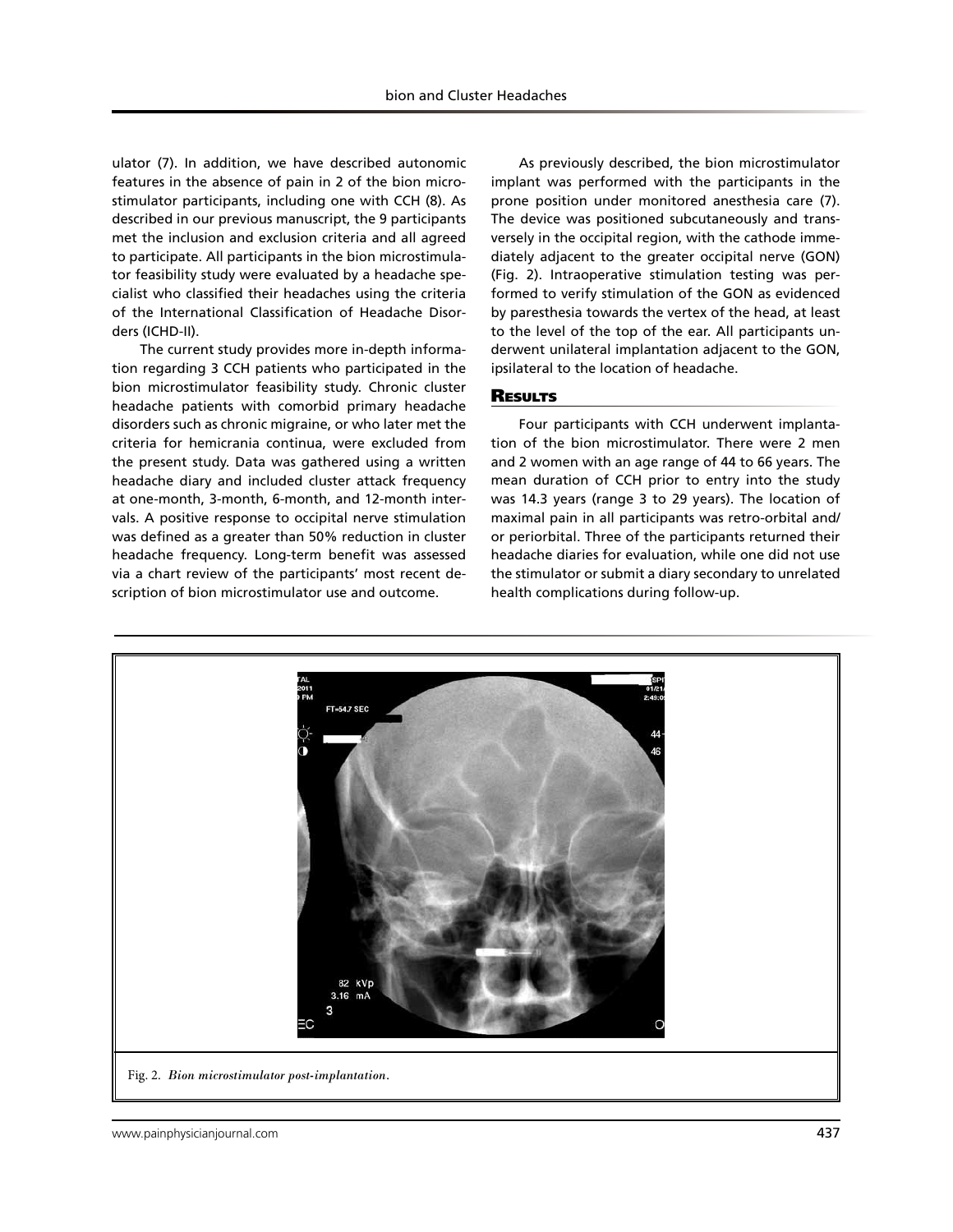Participant 1 did not demonstrate a positive response (> 50% reduction in cluster headache frequency) until 6 months post-implant, but the benefit continued at 12-months. Participant 2 demonstrated a positive response only at one-month, but experienced a marked decrease in headache frequency throughout the study period. Participant 3 demonstrated a positive response at each time interval but did not complete a 12 month diary. However, this participant verbally reported continued benefit at the 12-month mark that was comparable to the 3-month response (Figs. 3 and 4). As previously reported, adverse events were limited





438 www.painphysicianjournal.com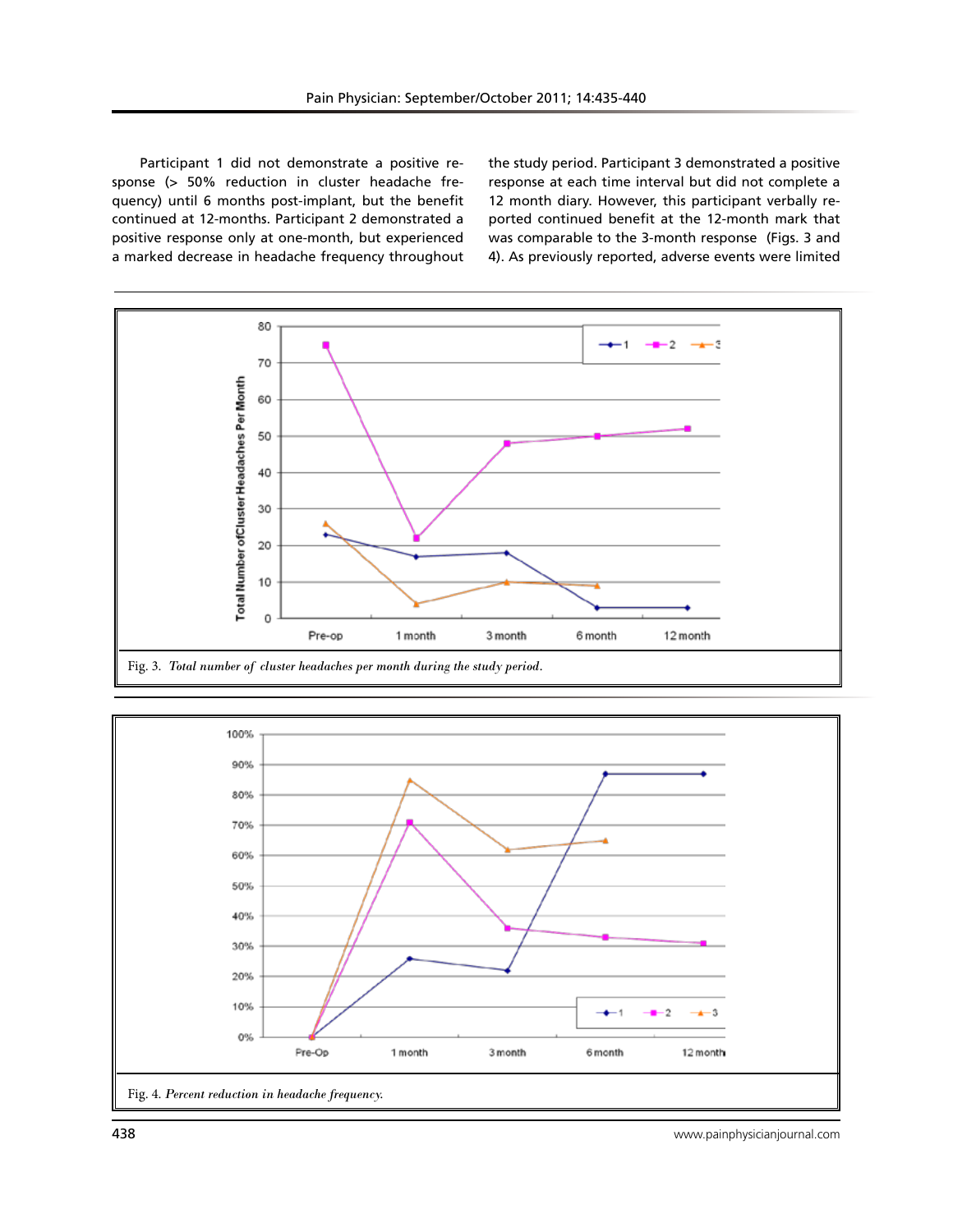to 2 participants who had neck pain and/or cramping with stimulation at high amplitudes and one participant who required revision for a faulty battery (7).

Regarding data obtained beyond the formal 12-month study period, we reviewed the medical records of each participant to find the most recent documentation of bion microstimulator use and outcome. This data was not part of the original study funded by Advanced Bionics Inc. (now Boston Scientific Neuromodulation) and was collected solely by the authors, independent of the sponsored study.

Participant 1 was most recently contacted at 58 months post-implant. She reported continued bion microstimulator use and associated headache relief. Participant 2 reported continued use of the stimulator 67 months post-implant. He stated the bion microstimulator continued to help reduce his "less severe" cluster headaches, but he also required the use of abortive and prophylactic headache medications including verapamil, sumatriptan, prednisone, and dihydroergotamine. At 58 months post-implant, participant 3 reported "excellent" success with his bion microstimulator with continued use, and only 3 episodes of severe cluster headache since implantation.

## **Discussion**

The results of this small feasibility study suggest that, for the first time, ONS using a microstimulator may have a role in the treatment of medically refractory CCH. One of 2 participants had a greater than 50% reduction in the frequency of headache at 3-months, and this degree of benefit was sustained in 2 of the participants at 12-months. Further, informal long-term follow-up of the participants suggested that the benefit of microstimulation for CCH continues for many years after implantation.

This study also demonstrated a number of other new and important findings. Over the course of one year, none of the participants experienced contralateral attacks of cluster headache, a phenomenon that has been previously recognized in CCH, even in those without a prior history of attacks alternating sides. In addition, this study demonstrated the potential for limiting stimulation only to the side ipsilateral to the attacks, thereby limiting the need for bilateral stimulation. Finally, despite the fact that the location of the pain was retro-orbital/periorbital, stimulation in the occipital nerve region has the potential to reduce the frequency and severity of attacks that occur predominantly or exclusively in the first division of the trigeminal nerve.

There was no evidence of device migration; however, one participant did require repeat surgery for a battery malfunction. The use of a wireless IPG may eliminate the common complication of lead migration associated with conventional ONS systems, by eliminating the mechanical stress placed on the leads associated with neck mobility(9). In addition, a wireless IPG does not require tunneling or remote implantation of a larger IPG, which makes the implantation significantly less invasive. This may lead to increased patient satisfaction and comfort.

Contrary to previous reports which appeared to indicate a delay from the time of implantation to clinical benefit of up to several months, (3,10) the results of this study indicate that the benefit of ONS was evident in each participant to variable degrees immediately after implantation. This is consistent with our clinical experience and with our previously published experience using ONS for a variety of primary headache disorders(9). Additionally, the benefit appeared to accumulate and grow over time. This is an important observation, since ONS is a relatively invasive and costly procedure. Therefore, a trial period of stimulation prior to permanent implantation is recommended by our team, since a positive or negative response may be predictive of longterm outcome and avoid the cost and morbidity associated with permanent implantation in those who are very unlikely to respond.

The limitations of this analysis are several. Obviously, this study was not sham-controlled and the participants were unblinded to treatment. One may hypothesize, however, that the placebo response rate in these participants would be expected to be low, given the average duration of CCH was 14.3 years, and all of them failed countless trials of medications and other treatment strategies. Furthermore, as shown by data collected by the authors beyond the original 12 month study, the positive response and continued reliance on the stimulator persisted up to 67 months after implantation. Therefore, we believe these results, combined with those open studies using conventional ONS systems in participants with CCH, support the need for prospective, randomized, blinded, and controlled studies of ONS in CCH in general, and a study using a microstimulator in particular.

The number of participants in this study is too small to draw conclusions regarding the efficacy of traditional occipital nerve stimulators compared to the bion microstimulator in chronic cluster headache. However, a strength of this study was the use of a daily headache